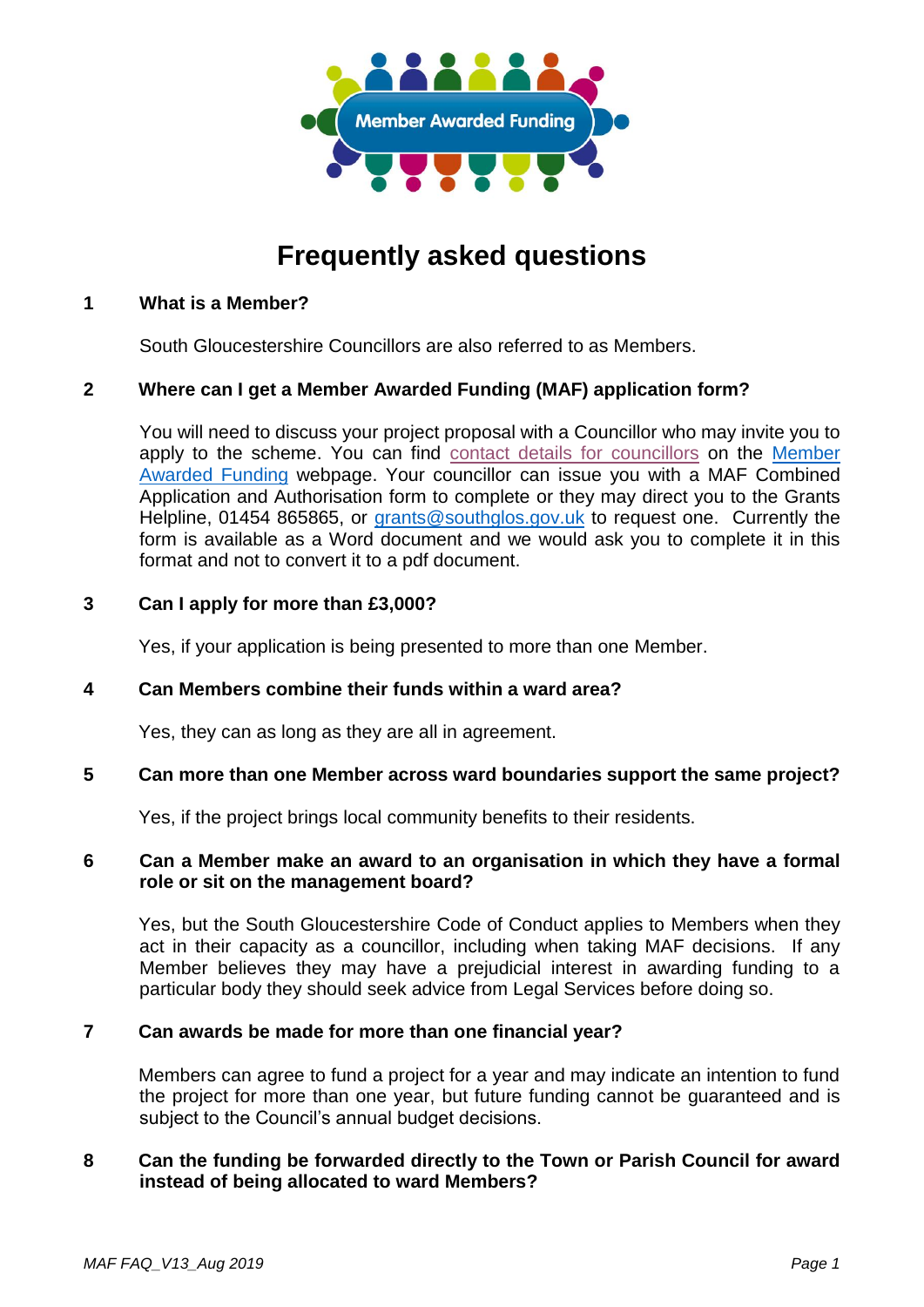No, for two reasons. The first is that such an arrangement would not be legal as Councils cannot delegate decisions over the allocation of public money in this way. The second is that many of the purposes for which Members can allocate their funds would involve supporting activities provided by bodies other than the Town or Parish Council.

#### **9 As MAF is a revenue budget can capital items be purchased?**

Yes, capital items can be purchased up to £10,000.

## **10 Is there an appeals process?**

No, there is no process for appealing against a Member's decision.

#### **11 Can Members who are also Town or Parish Councillors give grants to their own Town or Parish council?**

Yes, but the South Gloucestershire Code of Conduct applies to Members when they act in their capacity as a councillor, including when taking MAF decisions. If any Member believes they may have a prejudicial interest in awarding funding to a particular body they should seek advice from Legal Services before doing so.

# **12 Can a Member transfer their MAF budget to another Member to award on their behalf?**

No, MAF awards are the individual responsibility of each Member. Members can combine their awards. When completing the authorisation form, the amounts to be deducted from each MAF budget must be clearly identified and endorsed by each contributing Member.

# **13 Is the MAF information available in other formats?**

Yes, it is available in other formats, on request from the Grants Helpline.

# **14 Can MAF awards be used as the 10% contribution to secure funding from the Landfill Communities Fund?**

Yes, if the project brings local community benefits and this can be evidenced by the organisation and justified by the awarding Member.

# **15 Are awards made under this scheme publically available?**

Yes, all awards from 2013 under the schemes of Community Grants, New Homes Bonus, Positive Activities Subsidy (to 2015/16), 3 Year Grants and Area Wide Grants are published on the [Open Data webpage](http://www.southglos.gov.uk/council-and-democracy/news-and-information-releases/open-data/)

#### **16 When do organisations need to register?**

Registration to the Grants On-Line System can be done at any point. We ask that all organisations register with the system for payment purposes. If the organisation is not a Town or Parish Council or a registered charity, it will need to receive approval from the Grants Team of its registration before the award will be released. Members have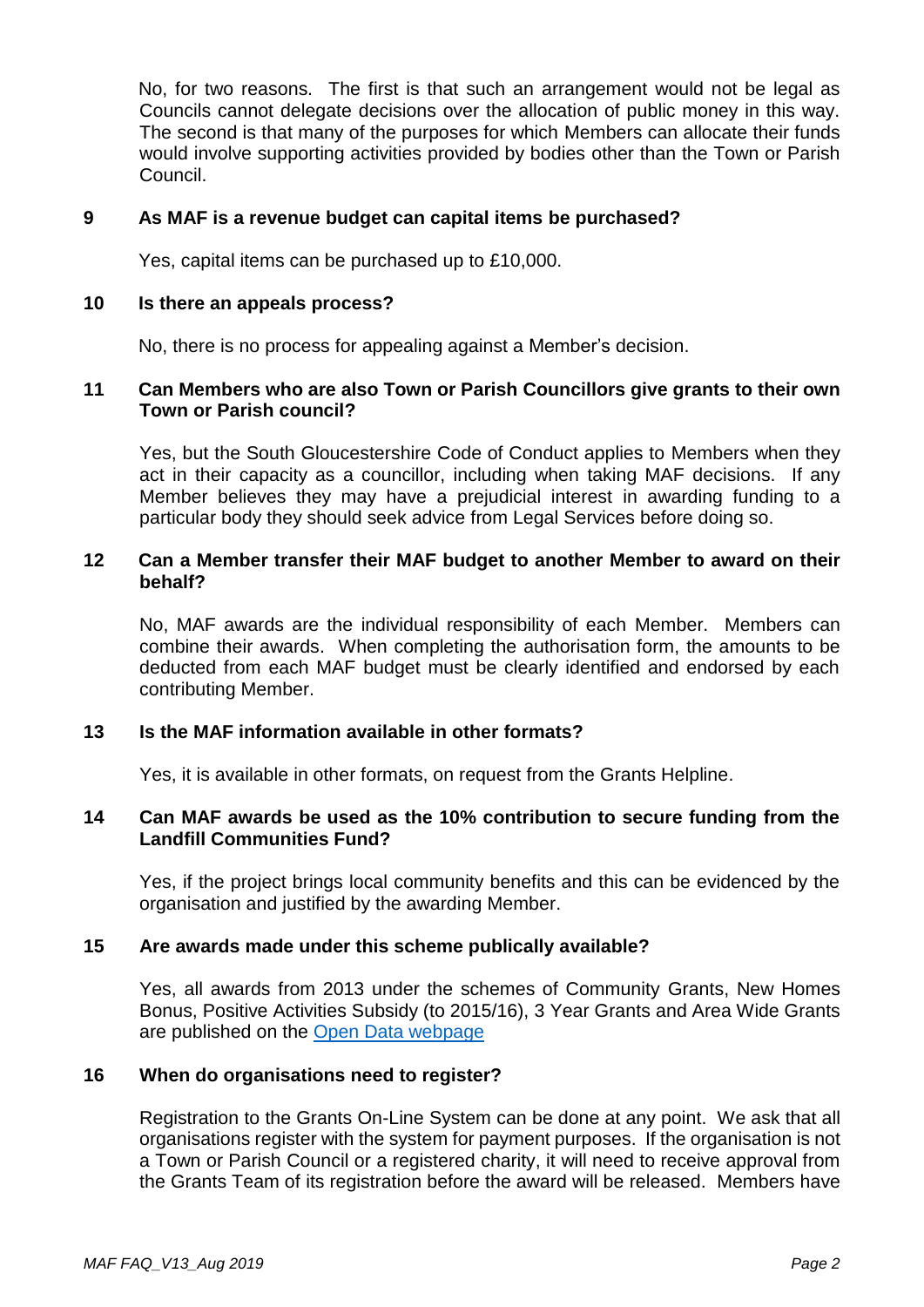access to the registration details via their read-only access to the on-line system, as registration details may support their award decisions.

# **17 Can projects be funded retrospectively?**

No, projects cannot be funded retrospectively; refer to Restrictions and Exclusions within the Principles and Processes document.

# **18 What happens if an award is made but the organisation doesn't spend it or spends it on something else?**

If a project does not go ahead, or the money is used for a purpose other than that originally agreed, the funding will need to be repaid by the organisation to the Council.

#### **19 Where can I find out about Area Wide Grants?**

Information is available on the [Area Wide Grants webpage.](http://www.southglos.gov.uk/community-and-living/grants/community-grants/draft-area-wide-grants/)

#### **20 Will organisations be able to see which Members have MAF funds available?**

Yes, available MAF amounts for each Member are published on the [Member Awarded](http://www.southglos.gov.uk/maf)  [Funding webpage.](http://www.southglos.gov.uk/maf)

#### **21 Are organisations obliged to identify how much cash they have as reserves?**

Information on cash reserve amounts must be made available. For charities registered with the Charity Commission, reserve amounts must be published as part of their submission of annual report/accounts.

# **22 Can unspent MAF budgets be carried over or, if not, will they be lost?**

Unspent revenue funds cannot be carried forward and will be returned to the Council budget.

#### **23 Can Members fund an organisation that their children or family members attend eg Scouts or Youth group or community lunch club?**

Yes, if the project is for the wider benefit of the organisation and not just for the specific needs and use of their children or family member.

#### **24 Would the Council be able to give guidance to organisations on purchasing goods?**

Organisations are responsible for the acquisition/purchasing of goods that are being funded under the MAF scheme. Some organisations may have a purchasing/acquisitions policy which they should be advised to follow. It is not the responsibility of the Council to advise organisations on the purchasing of goods.

# **25 Can Members fund schools?**

No, because a school is not a voluntary, community or social enterprise group or a Town or Parish Council. However, awards may be made to a school's Friends' group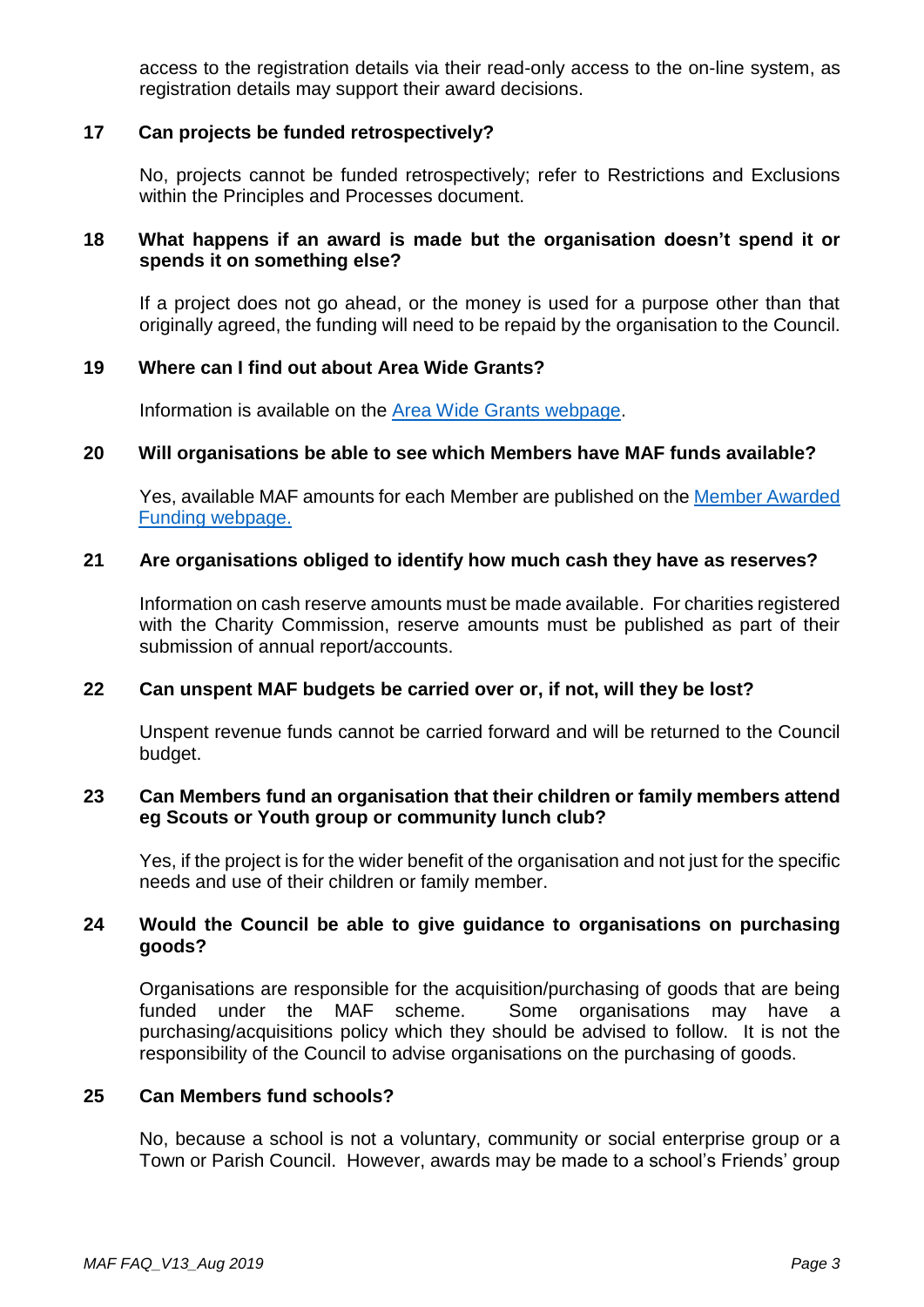or PTA as long as the Member does not have a formal role or sit on the management board of the organisation.

## **26 Can an organisation be paid even if they haven't been able to provide evidence of match-funding before the end of the financial year?**

The award will be committed against the Member's MAF budget until evidence of match-funding is provided and before payment is made to the organisation.

## **27 Can Members award funds to a new organisation to help them get started?**

Yes, but any new organisation would need to have set up a bank account to receive payment. The bank account must be in the name of the organisation. A personal bank account cannot be accepted. Organisations can request guidance from CVS [South Gloucestershire](https://www.cvs-sg.org.uk/Pages/Contact.aspx) on governance and policy development. Template policy documents for equality and diversity, and safeguarding are also available on request via the Grants Helpline. Also, approval of the organisations registration to the Grants On-Line System must be gained before payment can be processed.

#### **28 Can Members set their own deadlines for the receipt of applications so that they can better review the needs of their ward?**

Yes, Members can put in place their own management processes for the MAF scheme but any adopted management process must be in line with the Principles and Processes of the programme.

#### **29 Can Members make MAF awards to an organisation/charity that another ward Member is a Trustee of?**

Yes, but if there are family relationships between the Members, advice must be sought from Legal Services before a financial commitment is made. The Councillor's Code of Conduct applies to all MAF decisions.

# **30 Can Members award funds to a young person to undertake a particular type of training or challenge?**

No. Members cannot fund individuals.

# **31 Can Members award funds to a Town or Parish Council which would then fund an independent Young Carers' organisation?**

No, if the organisation was independent and the Town or Parish Council was making an application with an intention to then award the funding to the organisation this would not be permissible; Members cannot delegate decisions over the allocation of public money. If the organisation as a voluntary, community or social enterprise it could apply directly to the Member for their project. However, if the Town or Parish Council manages/is responsible for the organisation, an application could be put forward by the Town or Parish Council for consideration.

#### **32 Can an award be made if a Parish Council, outside of a Member's Ward, applies for MAF?**